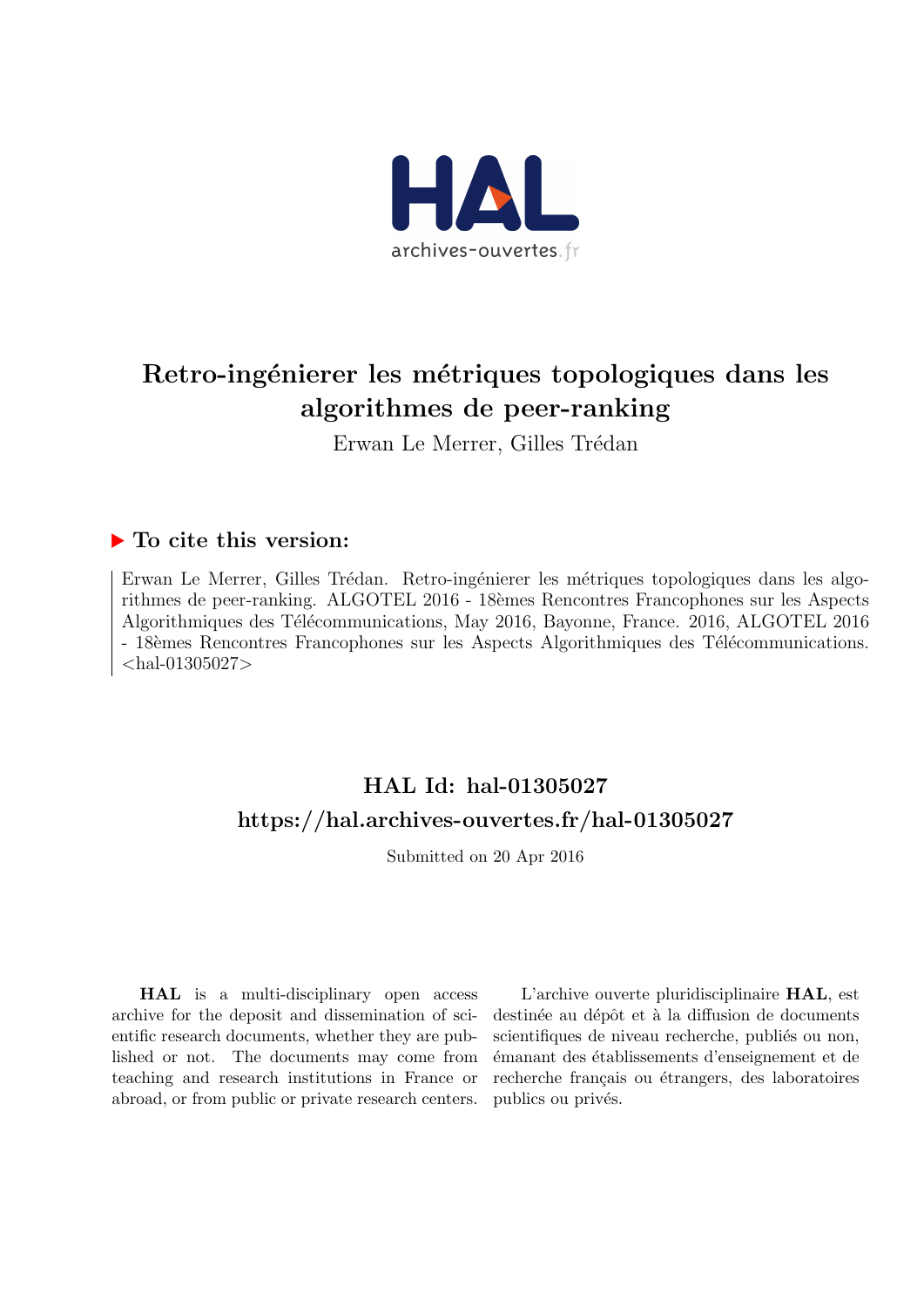# *Retro-ingénierer les métriques topologiques dans les algorithmes de peer-ranking*

Erwan Le Merrer<sup>1</sup>, Gilles Trédan<sup>2</sup>

<sup>1</sup>*Technicolor, France* <sup>2</sup>*LAAS/CNRS, France*

Détecter au plus tôt les utilisateurs importants dans les réseaux sociaux est un problème majeur. Les services de classement d'utilisateurs (peer ranking) sont maintenant des outils bien établis, par des sociétés comme PeerIndex, Klout ou Kred. Leur fonction est de "classer" les utilisateurs selon leur influence. Cette notion est neanmoins abstraite, et les ´ méthodes algorithmiques de ces services pour obtenir ce classement sont opaques (les métriques et paramétrages utilisés sont des recettes internes dissimulées). Suivant le récent intérêt pour les outils permettant une plus grande transparence du web, nous proposons d'explorer le problème du retro-ingéniering de l'influence topologique dans ces services de classement. Comme ces services exploitent l'activité en ligne des utilisateurs pour inférer leur influence (dont leur connectivité sur les réseaux sociaux), nous proposons une approche permettant d'estimer précisément l'influence d'un ensemble de métriques topologiques (ou centralités) et leur taux de prise en compte dans le résultat final (classement utilisateur). Pour ce faire, nous modelisons l'algorithme de classement comme une boite noire, avec laquelle nous in- ´ teragissons via des modifications topologiques, afin d'inférer quelles sont les centralités en jeu dans l'évolution du résultats de classement. Nous montrons que dans certains cas il est possible de déterminer quelles sont ces métriques, et ceci via des opérations sur la topologie par un utilisateur souhaitant connaitre ces paramètres.

Mots-clefs : Reverve-engineering ; centrality metrics ; social graphs ; ranking functions

As personal information concentrates in the cloud, so does the exploitation of this data. The need for an increased transparency in the functioning of web-services has recently arised, motivated by various use cases such as privacy or copyright control. For example, work such as [4] proposes to retrieve which piece of information of a user-profile triggered advertisement to that user. Goal is thus to infer the internals of black-box services provided by companies on the web. Klout or PeerIndex propose to rank users based on their behavior on social networks (using their social connectivity and activity). They nevertheless keep secret the algorithms and parameters used for this ranking. This motivated some users to try reversing their internals [2]. Sometimes information leaks about some ingredients of those hidden recipes ; CEO of PeerIndex admitted to use Pagerank (and thus graph topological-metrics), as a part of their ranking algorithm, to compute user influence.

Reverse engineering such black-box is a challenging task. Indeed, in this web-service paradigm, the user only has access to the output of the algorithm, and cannot extract any side-information. Moreover, in many cases such as peer ranking services, the user is only aware and able to act on a limited part of the algorithm input. Motivated by this challenge for transparency, we thus ask the following questions : can a user infer, from the results returned by such peer-ranking algorithms, what are the topological metrics in use, and if possible to what extent ? How difficult is such an attack ?

We first introduce the service we consider and model our actions, before warming-up on a toy example. We then generalize our approach, and illustrate it on a concrete attack example. We finally give perspectives.

### 1 Model and Warm Up : Reversing the Use of a Single Centrality

We model the problem through an observable "ranking" black-box function  $f$ , that takes a graph as input (noted  $G_{\infty}$ ) and returns a ranking  $>_r$  of all graph nodes such that :  $\forall i, j \in V(G_{\infty})^2, i >_r j$  iff "node *i* is more important than node *j*".

As warm up, let us assume that *f* is one of the following classic centralities  $C_{base} = \{degree, eccentricity,$ *betweeness*, *Pagerank*, *closeness*} [3]. To determine which is the used centrality, one attacker wants to build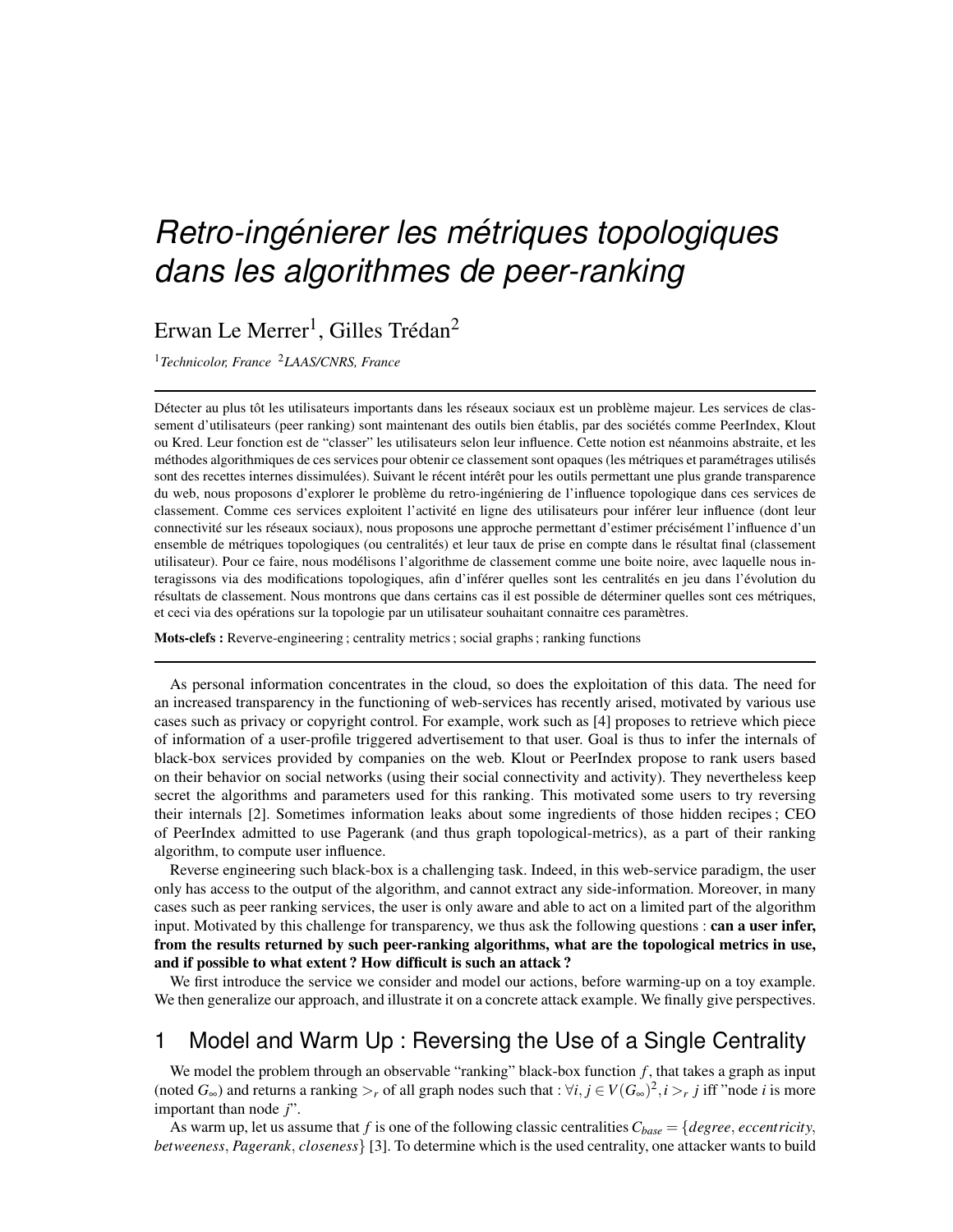

(b) Reversing a *f* with hidden coefficients from 1 to 5, with various attack sizes (node creations)

a small attack graph  $G_A$ , attached  $G_\infty$  (then  $G_\infty = G_\infty \cup G_A$ , as being the giant social network), in order to reverse *f* . She has at her disposal means to edit the social graph, by adding nodes and edges. In practice, this consists in opening false accounts on the social network, and to link those (with e.g., "friend" requests). To get rid of the non-topological metrics that may be used in *f*, the attacker creates nodes  $\in G_A$  that are strictly identical up to their connectivity (e.g., they have not Tweeted or posted any comment, etc).

#### Lemma 1. *A small attack graph, of* 5 *nodes, is sufficient to reverse a function f that is based on a single centrality in Cbase, relatively to the other centralities in the same set Cbase. Graph is depicted on Figure 1a.*

*Proof Sketch.* The proof requires showing that such *G<sup>A</sup>* is able to discriminate the centralities considered in the set  $C_{base}$ . Consider graph  $G_{\infty} \cup G_A$  on Figure 1a.  $G_A$  nodes are given the following ranking, for centralities in  $C_{base}$ : < degree,  $[a_1 =_r a_2 >_r a_3 =_r a_4 =_r a_5] >_r$  < eccentricity,  $[a_1 >_r a_2 =_r a_3 >_r a_4 =_r a_5$  $|a_5| > 0$ ,  $\lt$  betweenness,  $|a_1 >_r a_2 >_r a_3 =_r a_4 =_r a_5$   $\lt$   $\lt$  Pagerank,  $|a_2 >_r a_1 >_r a_4 =_r a_5 >_r a_3$   $\lt$ *closeness*,  $[a_1 > r a_2 > r a_3 > r a_4 = r a_5] >$ . All rankings are indeed unique, thus allowing to discriminate the centrality used, by simple observation at *G<sup>A</sup>* nodes' rankings produced by *f* .  $\Box$ 

Note that this does not constitute a proof that a graph of size 5 is the minimal attack graph for such a problem and this centrality set *Cbase*, or that this is the unique graph solving this problem. The interest of minimizing the size of the constructed attack graph is for the attacker twofold : first, constructing a bigger graph requires a longer time, especially if actions on the service platform are rate limited. Second, the bigger the attack, the easier it can be detected by the targeted service, which can then react accordingly.

For instance the graph  $G_A \setminus n5$ , of size 4 is not a solution, as *degree* and *betweenness* produce the same  $[a_1 > r a_2 > r a_3 = r a_4]$  ranking, as for both fringe nodes  $a_3$  and  $a_4$ , *betweenness* is 0, and *degree* is 1. Sketch for a formal proof is to find of pairs of centralities over certain attack graphs that produce equivalent ranking to discard them, until reaching one particular graph where such a pair cannot be found. Following a possible set of centrality definitions, one attacker then designs an attack graph that is minimal.

#### 2 A General Reverse-Engineering Approach

We now propose a reversing method for extending to a *f* that is a linear combination of centralities. Note that we also extend the notion of centrality to the one presented in [1], that is of any node-level measure.

Rationale The objective of the attack is to reverse-engineer *f*'s internals, that is, to determine which centralities are used, and what is their relative importance in the linear combination that provides the ranking.  $G_{\infty}$  is not known to the attacker. As a social network user, she is able (through API calls) to create profiles, perform operations on these profiles, and observe the consequence of these operations on rankings in the peer-ranking service. As the space of possible centralities is theoretically infinite, we assume the attacker takes a bet on a list of *d* centralities in a set *C*, that are potentially involved in *f* .

In a nutshell, the attack proceeds as follows. The attacker leverages an arbitrary node *a*, already present in *G*∞. She then creates *d* identical nodes and connects them to *a* ; those *d* nodes end up with the same ranking. She applies to each node a **different serie** of API calls (i.e., topological updates, attaching them one node for instance). After each serie of API calls, ranking of those nodes is expected to change. Based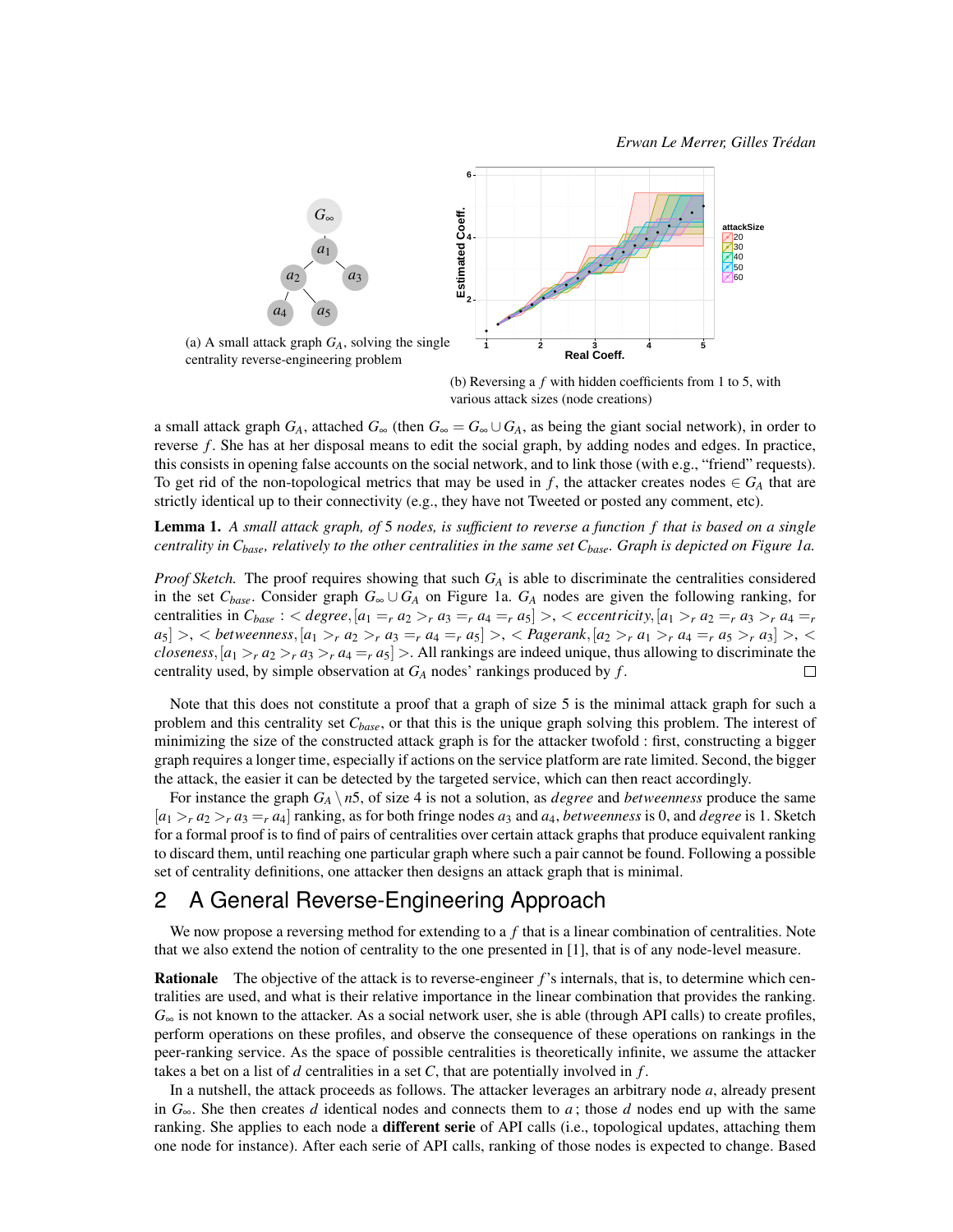**Data:**  $G_{\infty}$ , a target node *a* ∈ *V*( $G_{\infty}$ ), operations {*u*<sub>1</sub>,...,*u*<sub>*d*</sub>} Result: An estimate of h (i.e., the vector containing the weight of each centrality in *f*) <sup>1</sup> *//initialization* 2 Let **k** be a vector of size  $d-1$  initialized to 0; 3 for  $1 \le i \le d$  do <sup>4</sup> *//attach an attack node to an existing node, and conduce operations over it*  $\mathcal{S} \quad \left| \quad \text{Create node } a_i : V(G_\infty) \leftarrow V(G_\infty) \cup \{a_i\}; \right.$ 6 | Add edge  $(a_i, a) : E(G_{\infty}) \leftarrow E(G_{\infty}) \cup \{(a_i, a)\};$  $\tau$  | Apply  $u_i(a_i)$ ; 8 W.l.o.g. assume  $u_d$  is the operation with the highest impact (that is  $\forall j \lt d, u_j \lt r u_d$ ); <sup>9</sup> (Reorder otherwise); <sup>10</sup> for *i* = 1 to *d* −1 do <sup>11</sup> *//identify operation thresholds* 12  $\bigcup_{i=1}^{\infty} \mathbf{k}_i \leftarrow \max_{x \geq 1} (u_i^x(a_i) < r u_d(a_d));$ 13 //J is the matrix where each element  $(i, j)$  is the impact of  $\bf{k}_i$  applications of  $u_i$  on the  $j^{th}$  centrality of node  $a_i$ , *minus the impact of operation*  $u_d$  *on*  $a_d$ *;* 

14 Let  $J_{i,j} = c^j(u_i^{k_i}(a_i)) - c^j(u_d(a_d))$ ;

15 Set  $J_{d,1} = 0^d$ ;

16 //find **h** *s.t.*  $J \cdot \mathbf{h} = 0$ *, thus is solution to the reverse-engineering of f* 

```
17 return Ker(J)
```
FIGURE 2: General reverse-engineering algorithm : estimation of linear weight combination of *f*

on those observed changes, she is able to sort the impact of those calls, and thus to describe the impact of one given call by a composition of smaller effect calls. This allows her to retrieve the weights assigned by *f* to the *d* centralities in set *C*, by solving a linear equation system.

Lets consider the following image : imagine you have an old weighing scale (that only answers "left is heavier than right" or vice-versa) and a set of fruits (say berries, oranges, apples and melons) you want to weigh. Since no "absolute" weighing system is available, the solution is to weighs the fruits relatively to each other, for instance by expressing each fruit as a fraction of the heaviest fruit, the melon. One straightforward approach is to directly test how many of each fruit weigh one melon. This is the approach adopted here. However, to continue on the analogy, the problem here is that in general, we are not able to individually weigh each fruit (centrality). Instead, we have a set of *d* different fruit salads. This is not a problem since the composition of each salad (i.e., the impact of API calls) is known ; one has to solve a linear system using *d* different combinations of coefficients yielding an equal impact.

A reverse-engineering algorithm For demonstration purposes, let us assume that *f* relies on some centralities included in set *C* of size *d*. Let  $c_i \in \mathbb{R}^d$  be the *d* dimensional column vector representing each of the *d* involved centrality values for node *i*. We assume that *f* is linear in all directions (i.e., *f* is a weighted mean of all centralities) :  $\exists h \in \mathbb{R}^d$  s.t.  $f(i) = c_i \cdot h$ . Reverse-engineering the topological impact over the final ranking thus boils down to find h (and therefore directly obtain *f*).

The attacker performs operations on *G*<sup>∞</sup> through API calls (or user operations). For instance, the following operation  $u_1: G_\infty(V, E), i \to^u (V \cup \{a\}, E \cup \{(i, a)\})$  simply adds a neighbor to *i* (we refer to it as  $u_1(i)$ ). Each operation  $u(i)$  impacts *i*'s topological position, and therefore it's ranking by *f*. Let  $u \in \mathbb{R}^d$  be this impact on each centrality in  $C: \mathbf{c}_{u(i)} = \mathbf{c}_i + \mathbf{u}$ . We assume the attacker is able to find *d* different operations denoted  $\{u_1, \ldots, u_d\}$  that respect the following properties : *i*) she is able to determine the result of each *u<sub>i</sub>*'s impact on the target node's centrality values (i.e., compute  $u_i^k(i)$ ,  $\forall i \le d$ , where  $k > 0$  is the number of applications of the operation). And *ii*) the *d* operations are mutually independent : each operation has a unique impact on set of considered centralities.

The attack proceeds as shown on Figure 2, where notations are defined. First, observe that by construction matrix *J* has not a full rank. The last update  $u_d$  is our reference against which we compare other updates. Line 12 records the maximum number of same  $u_i$  operation applications that lead to the same rank (or close) than a single  $u_d$  operation : that is the number of  $u_i$  operations needed to "negate" the effects of  $u_d$ .

Consider a line *i* of *J*. Since at the end  $u_i =_r u_d$  (or close), we have  $(c_{a_i} + u_i^{k_i}(a_i))\mathbf{h} = (c_{a_d} + u_d(a_d))\mathbf{h} \pm$